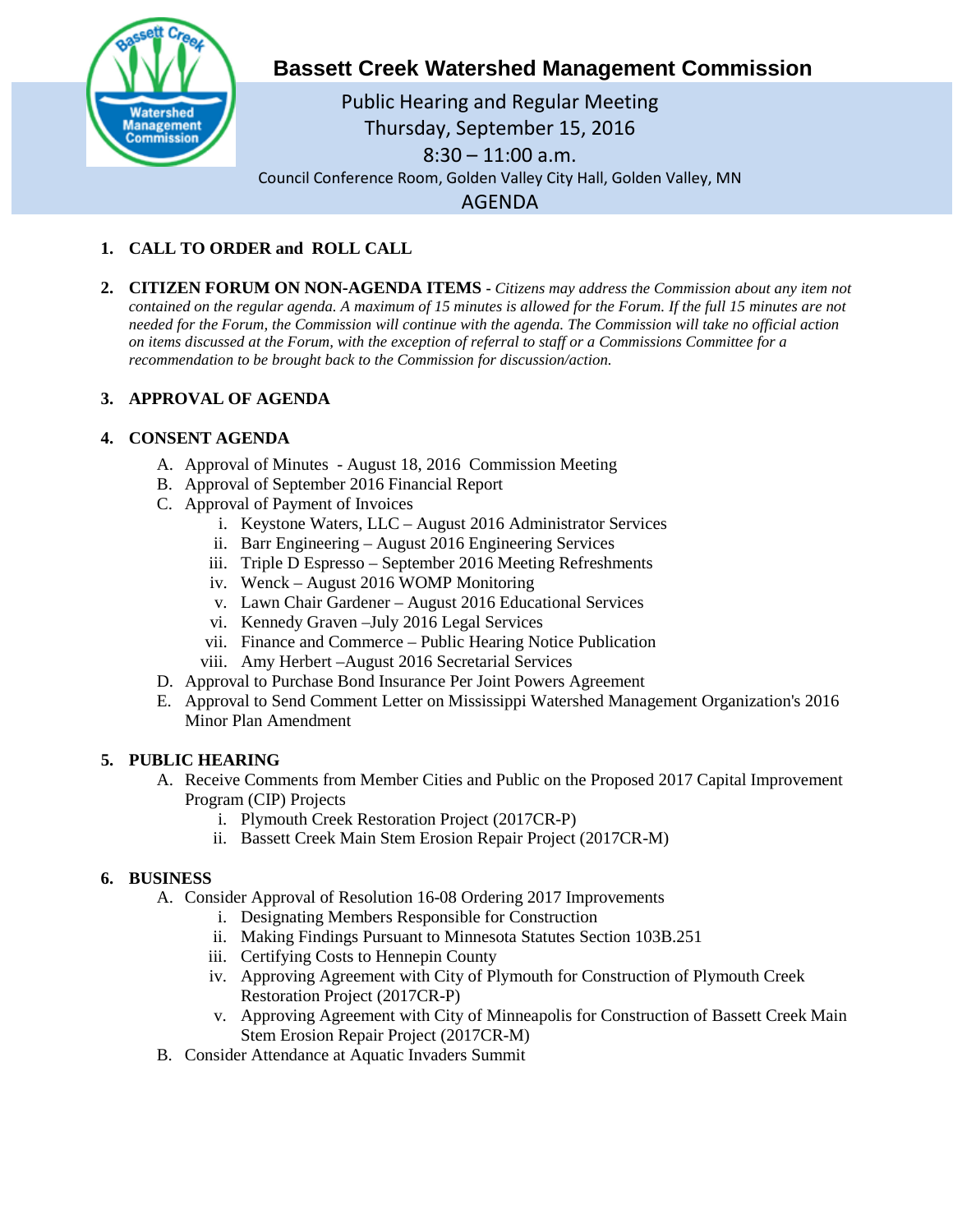### **7. COMMUNICATIONS**

- A. Administrator's Report
	- i. Aquatic Invaders Summit, St. Cloud
	- ii. Reminder of Wednesday November 16<sup>th</sup> BCWMC Regular Meeting
- B. Chair
- C. Commissioners
- D. TAC Members
- E. Committees
- F. Legal Counsel
- G. Engineer

### **8. INFORMATION ONLY (Information online only)**

- A. CIP Project Updates: Now Available Online<http://www.bassettcreekwmo.org/projects>
- B. Grant Tracking Summary and Spreadsheet
- C. Hennepin Co. Natural Resources Opportunity Grant Application Submission Plymouth Creek Restoration Project
- D. WCA Notice of Exemption –Plymouth
- E. WCA Notice of Decision by BCWMC 1143 South Shore Drive, Medicine Lake
- F. WCA Notice of Decision by BCWMC 10715 South Shore Drive, Medicine Lake
- G. Hennepin County Input Session September  $29<sup>th</sup>$  (morning or evening options, Brookdale Library, Brooklyn Center) "Envisioning the future of environmental education for youth" [http://www.hennepin.us/business/work-with-henn-co/envisioning-future-environmental](http://www.hennepin.us/business/work-with-henn-co/envisioning-future-environmental-education)[education](http://www.hennepin.us/business/work-with-henn-co/envisioning-future-environmental-education)
- H. Clean Water Summit September 22<sup>nd</sup>, Minnesota Landscape Arboretum, Register at <http://www.arboretum.umn.edu/2016cleanwatersummit.aspx>
- I. State of the (Mississippi) River Report Launch and Presentation September  $22<sup>nd</sup>$ , Science Museum of Minnesota, St. Paul. Free to register at [http://fmr.org/events/2016/09/22/state-river](http://fmr.org/events/2016/09/22/state-river-launch)[launch](http://fmr.org/events/2016/09/22/state-river-launch)
- J. Water Resources Conference, October 18 19, St. Paul RiverCentre, <http://www.wrc.umn.edu/news-events/waterconf>

## **9. ADJOURNMENT**

### **Upcoming Meetings & Events**

- Golden Valley Arts and Music Festival: Saturday September 17, 2016, Golden Valley City Hall
- Clean Water Summit: Thursday September  $22^{nd}$ ,  $9:00 4:30$ ; Minnesota Landscape Arboretum; register at [http://www.arboretum.umn.edu/2016cleanwatersummit.aspx.](http://www.arboretum.umn.edu/2016cleanwatersummit.aspx)
- State of the (Mississippi) River Report Launch and Presentation: Thursday September  $22<sup>nd</sup>$ , 7:00 p.m., Science Museum of Minnesota, St. Paul. Free to register at <http://fmr.org/events/2016/09/22/state-river-launch>
- Hennepin County Input Session: Thursday September  $29<sup>th</sup>$  (morning or evening options, Brookdale Library, Brooklyn Center) "Envisioning the future of environmental education for youth" <http://www.hennepin.us/business/work-with-henn-co/envisioning-future-environmental-education>
- BCWMC APM/AIS Committee Meeting: Tuesday September  $27^{\text{th}}$ , 8:30 10:00 a.m., Council Conference Room, Golden Valley City Hall
- Aquatic Invaders Summit, October 5 6, River's Edge Convention Center, St. Cloud MN <http://aissummit.mnlakesandrivers.org/about/>
- BCWMC TAC Meeting, Thursday October  $6<sup>th</sup>$ , 1:30 3:30 p.m., Council Conference Room, Golden Valley City Hall
- Water Resources Conference, October 18 19, St. Paul RiverCentre, [http://www.wrc.umn.edu/news](http://www.wrc.umn.edu/news-events/waterconf)[events/waterconf](http://www.wrc.umn.edu/news-events/waterconf)
- BCWMC Regular Meeting: Thursday October 20, 2016, Council Conference Room, Golden Valley